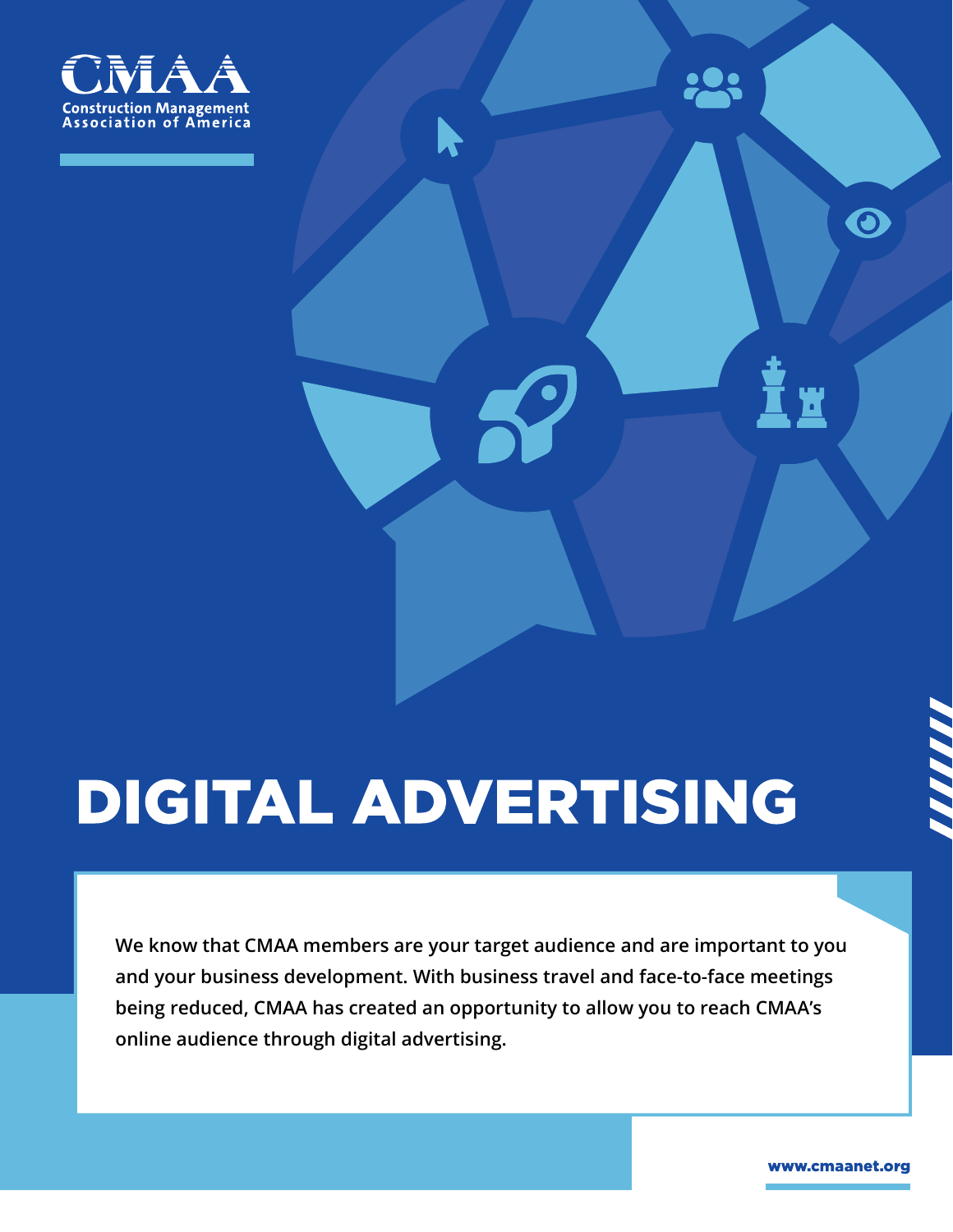#### **ADVERTISE ON THE CMAA WEBSITE**

With nearly 100,000 page views per month, your banner advertisement on www.cmaanet.org will ensure your company has prominent visibility with the decision makers and thought leaders of the construction management community.

| <b>DURATION</b> | <b>PRICE</b> |
|-----------------|--------------|
| 1 Month         | \$1,000      |
| 3 Months        | \$2,500      |

Ĺ

#### **CMAA MCX ADVERTISING**

The Member Communication Experience (MCX) email is the main digital communication source from CMAA to its 16,000+ members. Published multiple times each week, the email newsletter is composed of industry-related articles, as well as CMAA news and information, updates on credentialing and professional development offerings, videos from key leaders in the organization, and much more.

Your ad will be featured in 2 emails per month with a link of your choosing.

| <b>DURATION</b> | PRICE   |
|-----------------|---------|
| 1 Month         | \$1,000 |
| 3 Months        | \$2,500 |

### 3

#### **CMAA PRODUCT DEMO SHOWCASE**

Get your products and services in front of CMAA members through an online live 50-minute demonstration. This CMAA Product Demo is free to both members and nonmembers, however all attendees must register. CMAA will handle the marketing and registration of the demo.

| <b>DURATION</b> | <b>PRICE</b> |
|-----------------|--------------|
| 1 Demo          | \$1,000      |
| 3 Demos         | \$2,500      |



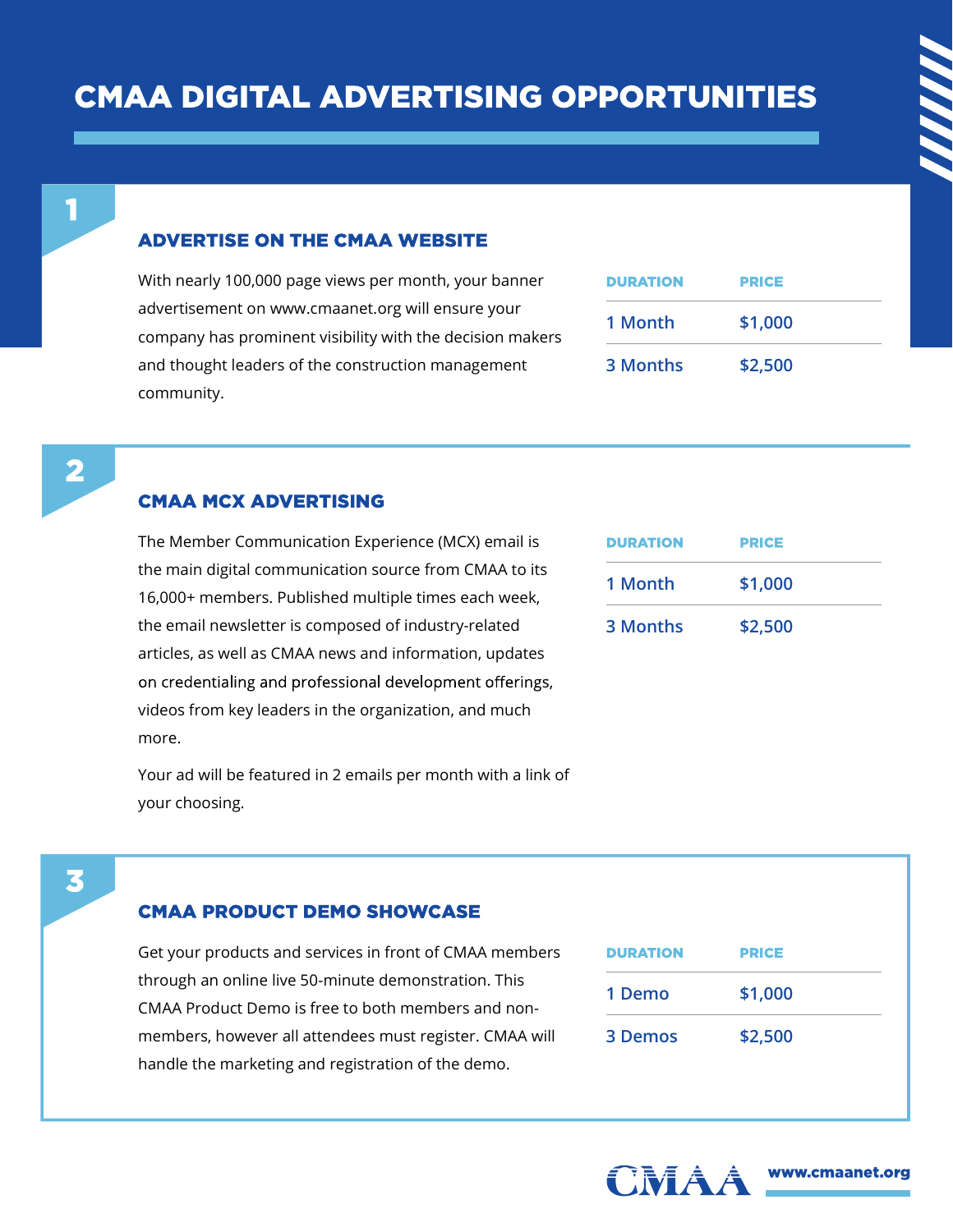#### **HOW RETARGETING WORKS FOR YOU.**



User Visits CMAA Website (User Data Gathered)

User Leaves CMAA Website



User Continues to Browse the Internet



User Sees Your Banner Ad on a **Different Website** 



User Clicks Your Ad to a Page of Your Choice

4

#### **RETARGETING MARKETING**

CMAA's audience becomes your audience through digital retargeting. Get exclusive direct access to CMAA's website visitors and retarget them with your company's ads that will showcase your brand, services, and products anywhere they visit online. Receive quantifiable results data! Gain 24hour access to detailed reports that allow you to see your campaign results in real-time including impressions, clicks, and geographical locations of ads served. You will also receive a list of those who have interacted with your ads when the campaign is completed.

#### **WHY USE RETARGETING?**

Our audience becomes your audience through retargeting. Get exclusive direct access to CMAA's website visitors and retarget them with your company's ads that will showcase your brand, services, and products anywhere they visit online.

#### **QUALITY AUDIENCE**

Don't rely on broad, generic targeting on common ad platforms to market your company. Stand out with CMAA's uniquely qualified audience that will showcase your business to those who need you the most.

#### **RETURN ON INVESTMENT**

Want to know kind of return you can expect? Recent statistics from our 1 month campaigns:

- $\blacktriangleright$  There was an average of 4,000 emails gathered from cookies for a 1-month campaign.
- $\blacktriangleright$  There was an average of 150 click throughs for a 1-month campaign.

#### **QUESTIONS?**

Please contact Michelle Anysz, Director of Business Development, at 703-995-7384 or manysz@cmaanet.org



www.cmaanet.org